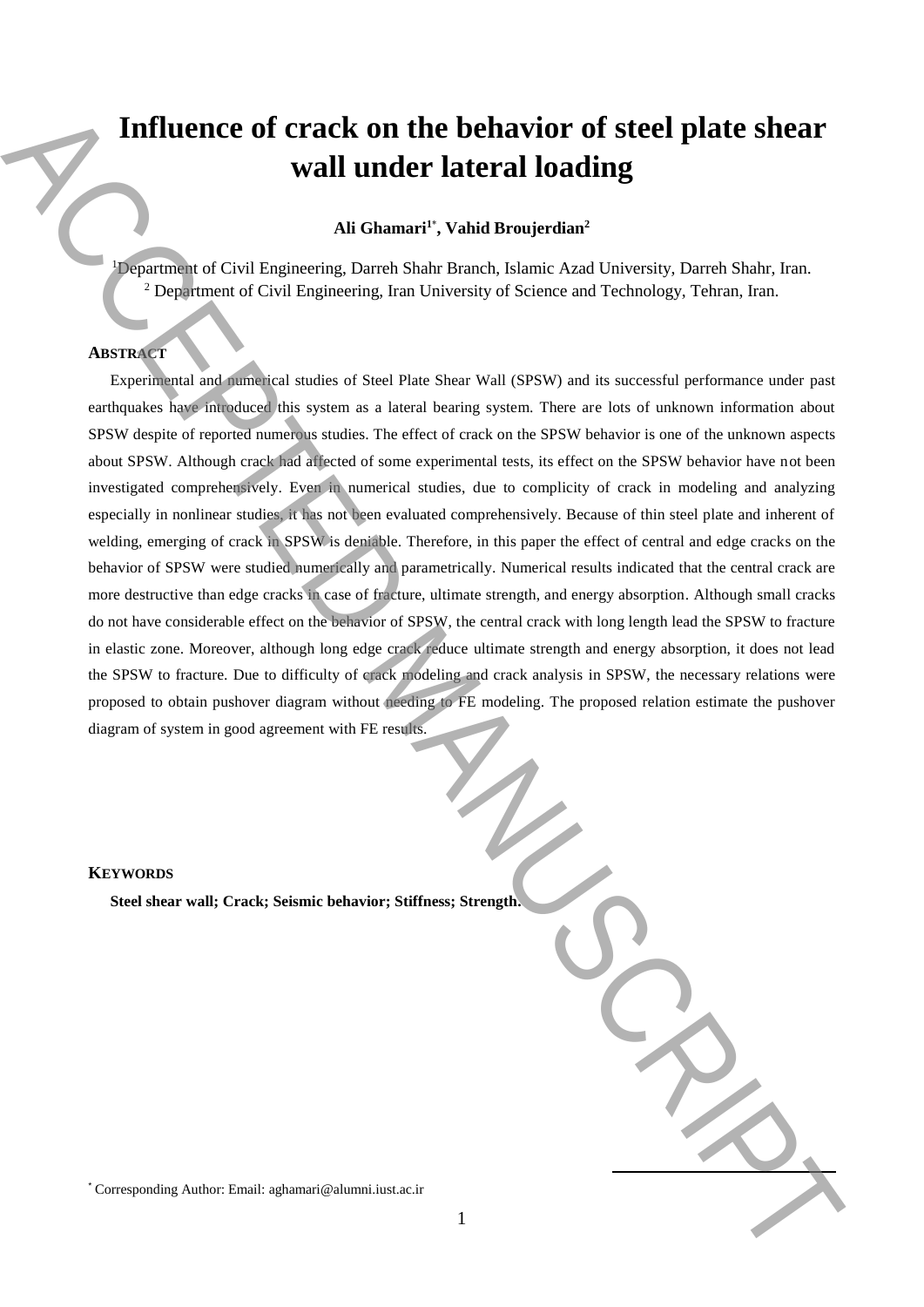## **1. Introduction**

Steel Plate Shear Walls (SPSWs) are capable system against lateral loading [1]. This system enjoy high stiffness and strength as well as considerable ductility [2]. This system had shown ductile behavior in past earthquakes [3]. These advantages pursued designers to use it in their projects. Also, some strategic building has been built using SPSW. Generally, in small scale and full scale laboratories studies, continues infill steel plate is used [2-6] that is dissimilar with real projects condition. Due to limitation of steel plates in case of practical dimensions and SPSWs technical construction, constructor utilize two plates for infill plates. The two plate are welded together at mid-height of infill plate that is susceptible to crack.

Since it is used thin plates for infill plates of SPSWs systems and due to nature of crack, existing of crack in infill plate is undeniable. Also, in some experimental studies [7,8], the emerging of crack reported although the main feature of those studies were not to study of crack in SPSW. Therefore, there is a gape knowledge in this field. In so doing, in this study the effect of crack on the SPSW is investigated numerically and parametrically.

#### **2. Methodology**

Numerically study are carried out using Finite Element (FE) method. In so doing, capacities of ANSYS and ABAQUS softwares are used. The crack initiation is obtained by ABAQUS and then the crack propagation is modeled by ANSYS. This technic is because of limitations the mentioned softwares and their capabilities in modeling and analyzing.

The geometrical properties and crack location at mid-height of infill plate in FE models are shown in Fig. 1. The infill plate equals 4mm were designed for all models. The boundary frame was design to resist the post bucking behavior of infill plate. For each model, a specific name were selected that contains two parts. First part, EF or CF represent edge or central crack, respectively. The second part shows the crack length in mm. Models with crack length of 4, 8, 16, 32, 64, 128, 256, 512, and 1024 mm were modeled.



**Figure 1. Cracked SPSW**

## **3. Results and discussion**

## **4. Load-displacement curve**

The load-displacement curves of FE models are shown in Fig. 2. Based on the figure, edge crack lead the curve down but it is not cause to suddenly fracture of SPSW. Leading the curve down represent reducing in ultimate strength and energy absorption. But, walls with central crack length greater than 3.2% of infill plate are fractured suddenly. Moreover, central crack length greater than 12.8% of infill plate cause to fracture of wall in elastic zone. It is concluded that wall with central crack length great than 12.8% should not be used as seismic zones.



**Figure 2: Load-displacement curve of FE models**

#### **4.1. Stress in SPSW**

Fig. 3 shows the yielded state of SPSW for edge and central crack at ultimate drift. As shown in this figure, long crack length prevent forming of stress tension field action in infill plate. Also, crack with small length does considerable effect on the tension stress field action. Moreover, in wall with long central crack, yielding is concentrated at two ends of crack. In the other words, infill plate dosed participate in energy absorbing because of fracturing of infill plate in elastic zone. But, in wall with long central crack, considerable area of infill plate is yielded however the tension field action is not completed.



**Figure 3. Yielding of SPSW for edge and central cracks**